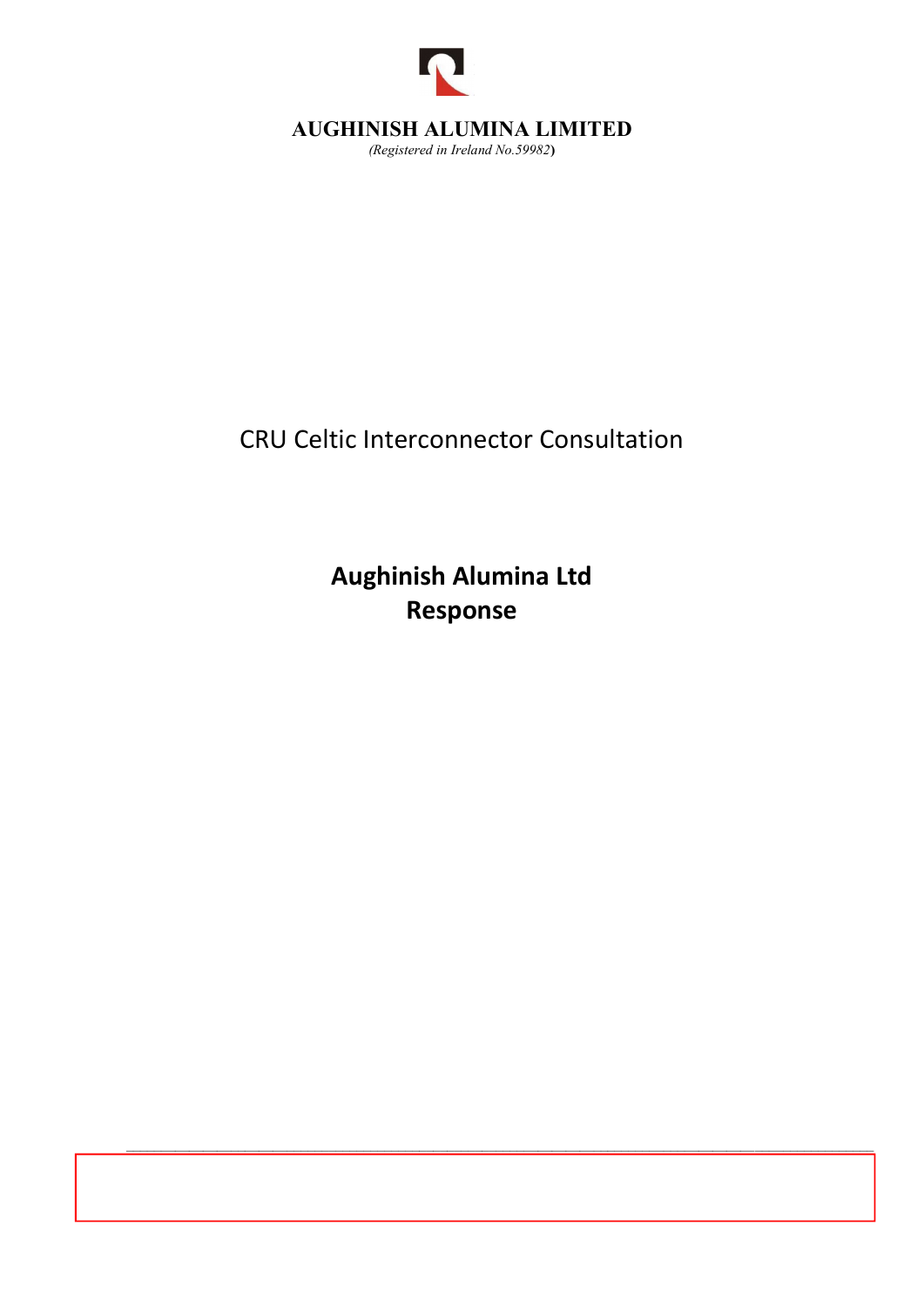## Celtic Interconnector Response

This response is non-confidential

#### Introduction

Aughinish Alumina Limited (Aughinish) since 1983 has operated a large alumina refinery based in West Limerick. The alumina plant is one of the most energy efficient in the world and produces 30% of EU alumina requirements. In 2003, Aughinish invested over US \$130M in a 160MW High Efficiency Combined Heat and Power (HE CHP) plant to meet the power and heat needs of the refinery, thus becoming an exporter of power and no longer only a consumer. Since commercial operation in 2006, the HE CHP plant has played a major role in Ireland reaching its energy efficiency targets and reducing emissions, accounting for an average saving of approximately 330,000 tonnes of CO2 per annum. Aughinish as a Large Energy User (LEUs) and the owner/operator of a High Efficient CHP (CHP) plant are strong supporters of reliable energy delivery and of the long term security of the Irish energy system. AAL recognise the importance to Ireland in retaining existing industry and attracting further foreign direct investment by having a world class energy supply system.

#### General comments

Aughinish welcomes this opportunity to contribute to the Celtic Interconnector consultation. AAL appreciate that there are potential benefits to be gained from the Interconnector, such as increased security of supply, greater European Integration, and possible social welfare benefits. However, AAL believes that the overall driver for interconnection is to balance excess or paucity of power between separate regions. This is thus a means of better utilising renewables by balancing excess across regions. AAL believes that improved renewable penetration can be achieved more cost effectively by developing indigenous demand by electrification of heat and transport. ribute to the Celtic Interconnector consultation. AAL appreciate from the Interconnector, such as increased security of supply, occial welfare benefits. However, AAL believes that the overall ss or paucity of power between

Aughinish agree with the CRU in suggesting that the Celtic Interconnector benefits are uncertain, and very sensitive to the assumed inputs. As well as the benefits being uncertain, Aughinish are concerned with the large discrepancy between the TSO and CRU cost models. The lower security of supply benefits associated with the Celtic interconnector, as determined by the CRU, is also worrying.

With all large infrastructure projects, there is risk of cost overruns. Ireland has a recent history of having large infrastructure projects going over budget. One only needs to read the news to see how the cost for the National Children's Hospital has spiralled out of control. Indeed, the largest energy infrastructure built in Ireland, the

As well as cost implications to be paid by the consumer, AAL are also wary of having a stranded asset, such as is possible with the Moffat gas interconnector, if either of the proposed LNG terminals get built.

Interconnectors are large, long-term strategic decisions, which require decades of usefulness to justify construction. Evolving political changes are the biggest risk of stranding assets, but also technological evolution and potential matrix power systems might see Interconnectors as enablers for historic large generation assets. Almost 30% of Ireland's electricity is generated from renewables, however at times of high wind, up to 70% of power generated can be from renewables.

 $A$ umina Limited, Aughinish Island, Aughinish Island, Aughinish Island, V94 V8F7 Ireland, V94 V8F7 Ireland, V94 V8F7 Ireland, V94 V8F7 Ireland, V94 V8F7 Ireland, V94 V8F7 Ireland, V94 V8F7 Ireland, V94 V8F7 Ireland, V94 V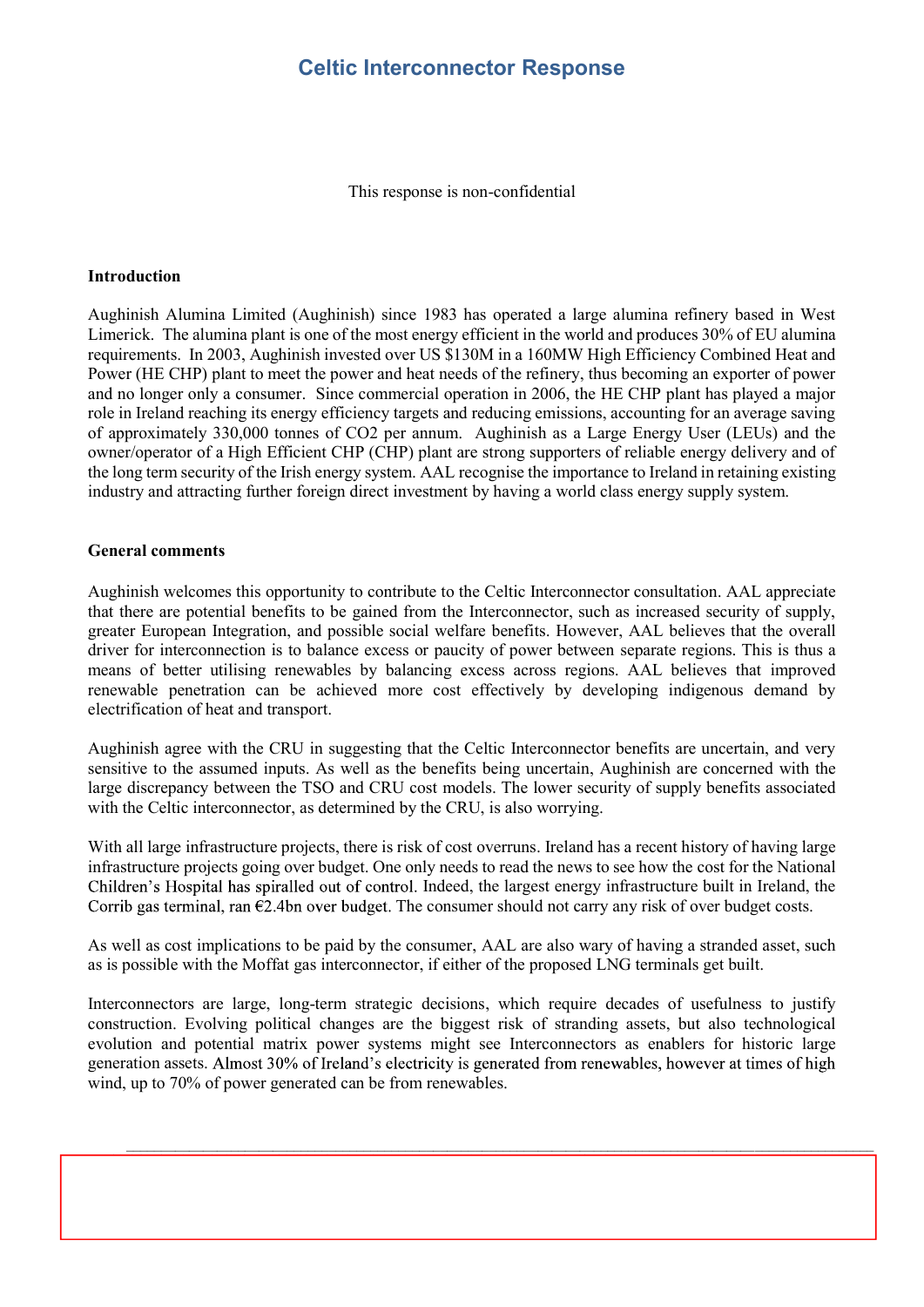#### Putting renewable power to work in Ireland

Alternative use of this power in the form of heating, transport or storage on the island of Ireland would benefit families and industry while still allowing additional renewable penetration.

Wind generators in Ireland are subsidised by the PSO levy, which is a levy on all Irish consumers of power. AAL would prefer to see Ireland make use for this valuable subsidised power rather than dumping it to larger power grids. Alternatives to Celtic Interconnector in the form of heating, transport or storage on the island of Ireland would benefit families and industry while still allowing additional renewable penetration. The total **Putting renewable power to work in Ireland**<br>Alternative use of this power in the form of heating, transport or storage on the island of Ireland would benefit<br>families and industry while still allowing additional renewabl funded by the customer before any CEF grant is awarded. Aughinish propose looking at alternatives which may be a more cost effective way of achieving the same goals.

Electricity production in Ireland is one of the only areas that Ireland are going to achieve the EU binding targets of 16% renewable energy, and the Irish Governments target of 40% by 2020. As of the 2018 SEAI Energy in Ireland report, Transport accounts for 38.9% of Irelands emissions. Aughinish would suggest putting our renewable electricity to work in the form of transport and heating. Starting with all forms of public transport, the money should be spent on developing infrastructure for renewable forms of transport, and developing grants and schemes to facilitate the transition from oil to electric vehicles. By investing in electric vehicles, Ireland could become a world leader in green transport while solving a number of urgent issues impacting climate change:

- 1. Emissions Reduction of emission from hydrocarbons.
- 2. Agriculture Waste products from Agriculture could be used to power vehicles, heat homes and businesses.
- 3. Battery Storage The increased level of electric cars on the grid should increase the level of renewable penetration, from the increased power demand. AAL also believe there should be a holistic solution investigated to allow EVs to act as micro Demand Side Units, allowing charging to be delayed, or timed in a smart manner by TSO/Energy supplier.
- 4. Renewable penetration By switching from oil to electricity as the predominant fuel used for transport in Ireland, and with the help of smart meters/chargers, more renewables could be facilitated on the grid.

## EU interconnection targets

The consultation points out that the cost of achieving EU interconnection targets in Ireland would be ten times the cost of AC short distance interconnectors in mainland Europe. Additionally the DC technology required for sub-sea IC is not as useful in managing the grid as the AC interconnectors on the mainland. The practicalities of a one size fits all interconnection target needs to be considered, and who bears the cost of it.

## Cost to power

"Overall, despite its potential benefits, Celtic would have a significant material impact on the Irish consumers, much higher than in other EU countries given the relatively high investment cost and the small size of the Irish market." CRU

Similar to CRU, AAL are concerned about adverse material impact on consumers. AAL are concerned that electricity tariffs could increase by 5.5%, and gas tariffs by up to 2.2%. This would hit the most vulnerable consumers hardest but will also affect Ireland's competitiveness on a global scale. Renewable power generation and the evolution away from hydrocarbons is to the benefit of all of society, and because of this Aughinish recommend that the cost of any infrastructure to promote renewable power generation should be

 $A$ umina Limited, Aughinish Island, Aughinish Island, Aughinish Island, V94 V8F7 Ireland, V94 V8F7 Ireland, V94 V8F7 Ireland, V94 V8F7 Ireland, V94 V8F7 Ireland, V94 V8F7 Ireland, V94 V8F7 Ireland, V94 V8F7 Ireland, V94 V